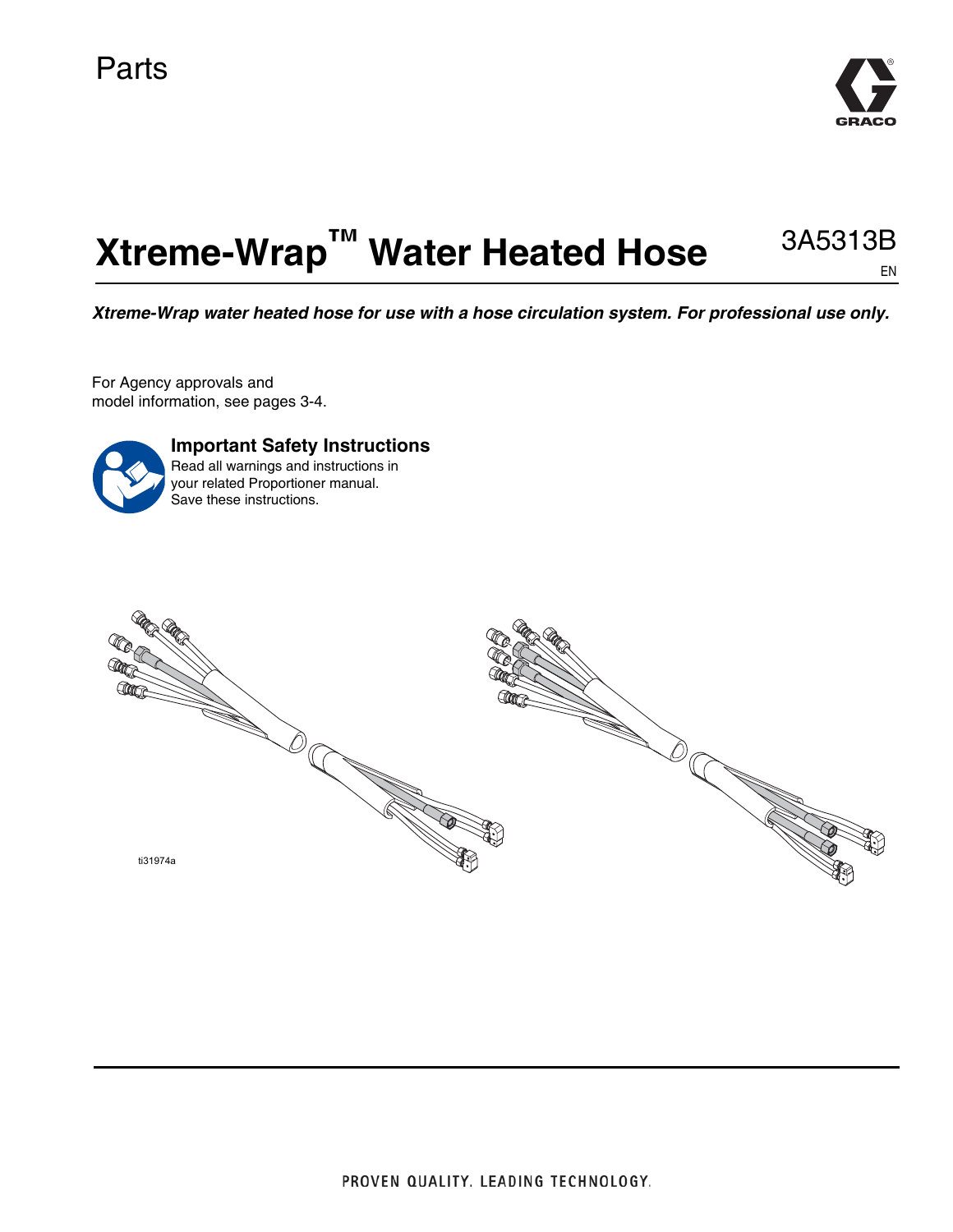# **Contents**

| Xtreme-Wrap Heated Hose Assembly  3 |  |  |  |  |
|-------------------------------------|--|--|--|--|

# <span id="page-1-0"></span>**[Related Manuals](#page-6-0)**

| Part   | <b>Description</b>                                 |
|--------|----------------------------------------------------|
| 3A5314 | Hose Heat Circulation XP and XP-hf Retrofit Kit    |
| 3A5315 | Hose Heat Circulation XM Retrofit Kit              |
| 3A4381 | <b>XP-hf Instructions and Parts</b>                |
| 3A0420 | <b>XP Instruction and Parts</b>                    |
| 3A5302 | Heater Block Remote Manifold Kit                   |
| 312359 | <b>XM Operation</b>                                |
| 313289 | <b>XM Repair</b>                                   |
| 313292 | <b>XM OEM, Instructions-Parts</b>                  |
| 312747 | Double Wall Hopper, Instructions-Parts             |
| 309524 | Viscon <sup>®</sup> HP Heater                      |
| 308652 | Husky <sup>™</sup> 205 Diaphragm Pump              |
| 3A6283 | XPs-hf™ Proportioners Operation, Repair, and Parts |

| Dual Material Hose Replacement Parts 5    |  |
|-------------------------------------------|--|
| Single Material Hose Replacement Parts  6 |  |
|                                           |  |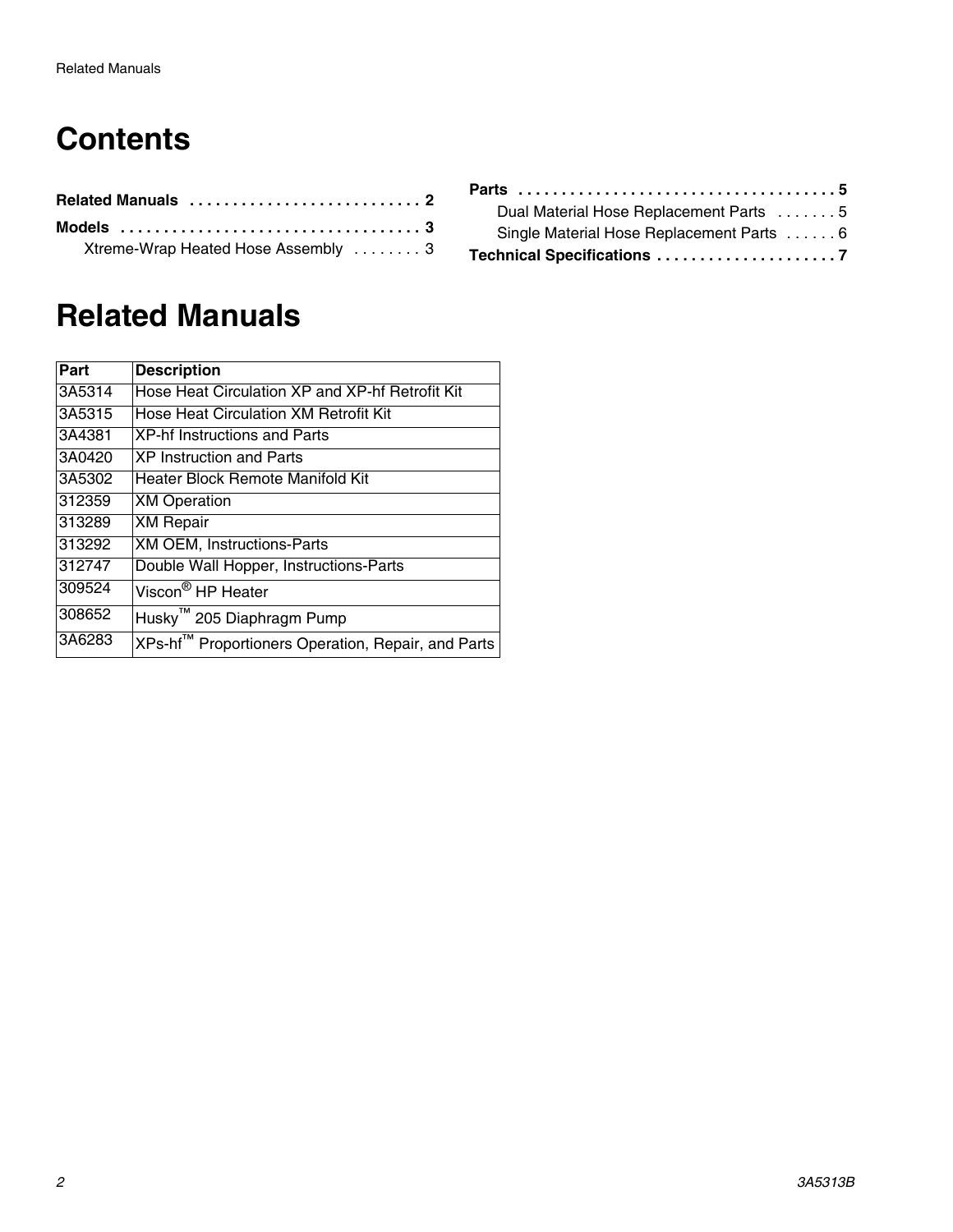# <span id="page-2-0"></span>**Models**

## <span id="page-2-1"></span>**Xtreme-Wrap Heated Hose Assembly**

Order a heated hose assembly that meets maximum pressure and hose diameter requirements. You can connect up to six 50 ft (15.2 m) heated hose sections for a maximum total length of 300 ft (91.4 m). See your related Proportioner manual.

| Part, Series | <b>Maximum Pressure Rating</b><br>psi (MPa, bar) | <b>Hose Diameter</b><br>in. $(mm)$ | <b>Thread A</b><br>npt(m) | Thread B<br>npsm(f) | <b>Approvals</b> |
|--------------|--------------------------------------------------|------------------------------------|---------------------------|---------------------|------------------|
| 245840, D    | 5000 (34, 345)                                   | 1/4(6.35)                          | 1/4                       | 1/4                 |                  |
| 245841, D    | 7250 (50, 500)                                   | 1/4(6.35)                          | 1/4                       | 1/4                 |                  |
| 245842, D    | 5000 (34, 345)                                   | $3/8$ (9.53)                       | 3/8                       | 3/8                 |                  |
| 245843, D    | 7250 (50, 500)                                   | $3/8$ (9.53)                       | 3/8                       | 3/8                 |                  |
| 245844, D    | 5000 (34, 345)                                   | $\sqrt{1/2}$ (12.7)                | 1/2                       | 1/2                 | II 2G            |
| 245845, D    | 7250 (50, 500)                                   | 1/2 (12.7)                         | 1/2                       | 1/2                 |                  |

#### **Single Material Hose Assemblies**

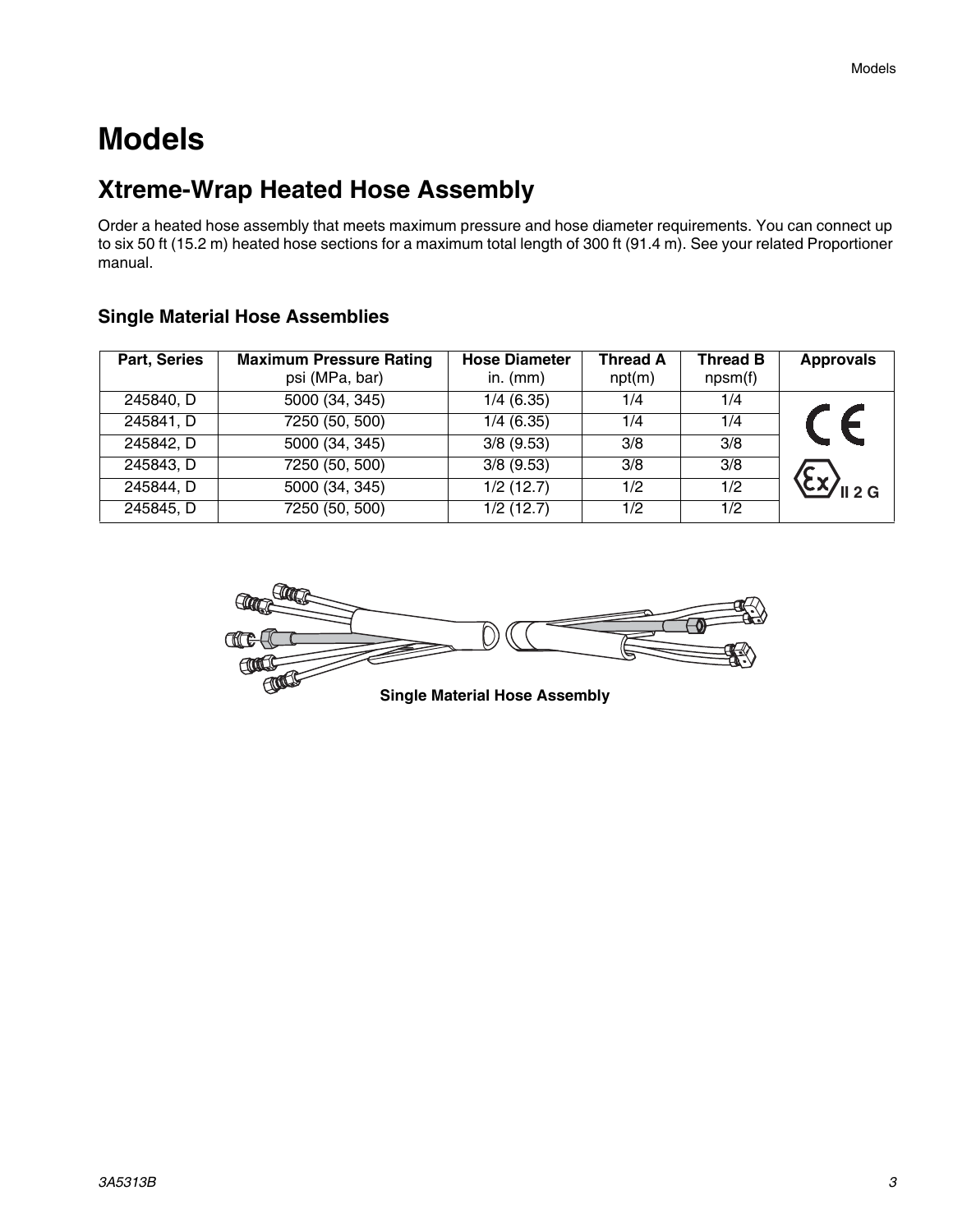|              |                                                            |                                       | "A" Material Hose              |                                       | "B" Material Hose              |                  |
|--------------|------------------------------------------------------------|---------------------------------------|--------------------------------|---------------------------------------|--------------------------------|------------------|
| Part, Series | <b>Maximum</b><br><b>Pressure Rating</b><br>psi (MPa, bar) | Hose<br><b>Diameter</b><br>in. $(mm)$ | <b>Fitting Ends</b><br>npsm(f) | Hose<br><b>Diameter</b><br>in. $(mm)$ | <b>Fitting Ends</b><br>npsm(f) | <b>Approvals</b> |
| 248118, D    | 7250 (50, 500)                                             | 1/2(12.7)                             | 1/2                            | 1/2(12.7)                             | 1/2                            |                  |
| 248119, D    | 7250 (50, 500)                                             | $3/8$ (9.53)                          | 3/8                            | $3/8$ (9.53)                          | 3/8                            |                  |
| 248120, D    | 7250 (50, 500)                                             | 1/2(12.7)                             | 1/2                            | $3/8$ (9.53)                          | 3/8                            |                  |
| 248121, D    | 7250 (50, 500)                                             | $3/8$ (9.53)                          | 3/8                            | 1/4(6.35)                             | 1/4                            |                  |
| 24M439, D    | 7250 (50, 500)                                             | 1/2(12.7)                             | 1/2                            | 1/4(6.35)                             | 1/4                            | CE               |
| 24M440, D    | 5000 (34, 345)                                             | $3/8$ (9.53)                          | 3/8                            | 1/4(6.35)                             | 1/4                            |                  |
| 24M441, D    | $\overline{5000}$ (34, 345)                                | $3/8$ (9.53)                          | 3/8                            | $3/8$ (9.53)                          | 3/8                            |                  |
| 24M442, D    | 5000 (34, 345)                                             | 1/2(12.7)                             | 1/2                            | 1/4(6.35)                             | 1/4                            | $\sqrt{2}$       |
| 24M443, D    | 5000 (34, 345)                                             | $1/2$ (12.7)                          | 1/2                            | $3/8$ (9.53)                          | $\overline{3/8}$               |                  |
| 24M444, D    | 5000 (34, 345)                                             | 1/2(12.7)                             | 1/2                            | 1/2(12.7)                             | 1/2                            |                  |
| 16T121, A    | 6500 (45, 448)                                             | $3/4$ (19.05)                         | 3/4                            | 1/2(12.7)                             | 1/2                            |                  |
| 16T122, A    | 6500(45, 448)                                              | 3/4(19.05)                            | 3/4                            | $3/4$ (19.05)                         | 3/4                            |                  |

#### **Dual Material Hose Assemblies**

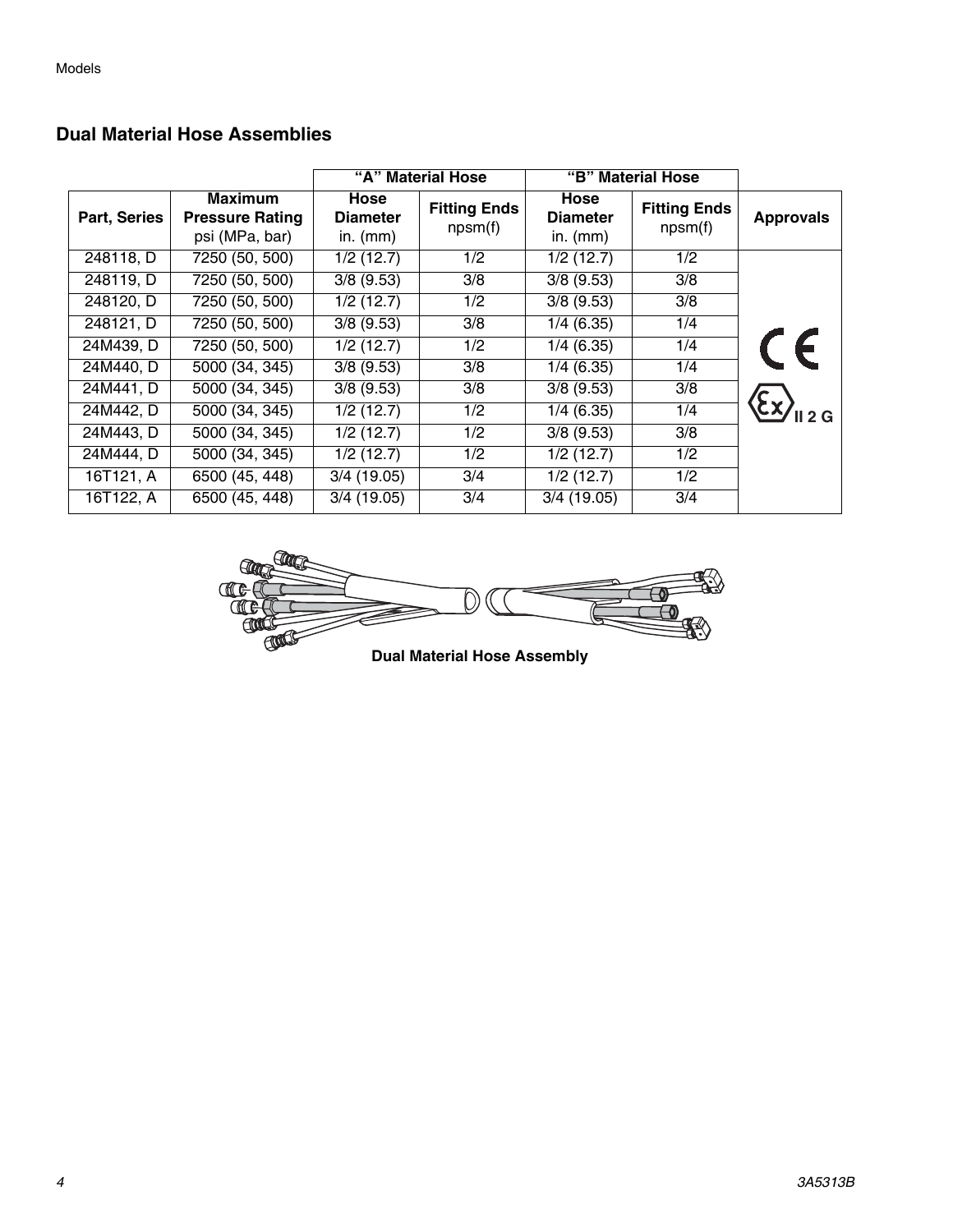## <span id="page-4-0"></span>**Parts**

### <span id="page-4-1"></span>**Dual Material Hose Replacement Parts**



|        | "A" Material Hose |    | <b>Material Hose</b><br>"B" |    | <b>Solvent Hose</b> |    |
|--------|-------------------|----|-----------------------------|----|---------------------|----|
| Part   | "A" Hose          | EA | "B"<br><b>Hose</b>          | EA | Hose                | EA |
| 248118 | H75050            |    | H75050                      |    |                     |    |
| 248119 | H73850            |    | H73850                      |    |                     |    |
| 248120 | H75050            |    | H73850                      |    |                     |    |
| 248121 | H73850            |    | H72550                      |    |                     |    |
| 24M439 | H75050            |    | H72550                      |    |                     |    |
| 24M440 | H53850            |    | H52550                      |    |                     |    |
| 24M441 | H53850            |    | H53850                      |    |                     |    |
| 24M442 | H55050            |    | H52550                      |    |                     |    |
| 24M443 | H55050            |    | H53850                      |    |                     |    |
| 24M444 | H55050            |    | H55050                      |    |                     |    |
| 16T121 | H67550            |    | H75050                      |    | H42550              |    |
| 16T122 | H67550            |    | H67550                      |    | H42550              |    |

| Ref.   | Part   | <b>Description</b>                                       | Qtv. |
|--------|--------|----------------------------------------------------------|------|
| $101*$ | 126898 | FITTING, elbow, 1/2 in. tube x 1/2-14 npt male threads   | 2    |
| $102*$ | 126896 | FITTING, elbow, 1/2 in. tube x 1/2-14 npt female threads | 2    |
| $103*$ | 126894 | FITTING, union, 1/2 in. tube x 1/2 in. tube              | 4    |
| 104    | 16X027 | TUBE, red, 1/2 in. OD, 50 ft length                      | 2    |
| 105    |        | 16X028 TUBE, blue, 1/2 in. OD, 50 ft length              | 2    |
| 110    | 16T136 | INSULATION, 50 ft length                                 |      |
| 111    | 16T138 | JACKET, scuff, 50 ft length                              |      |

\* *Included in Connector Kit 16U666, supplied with hose*

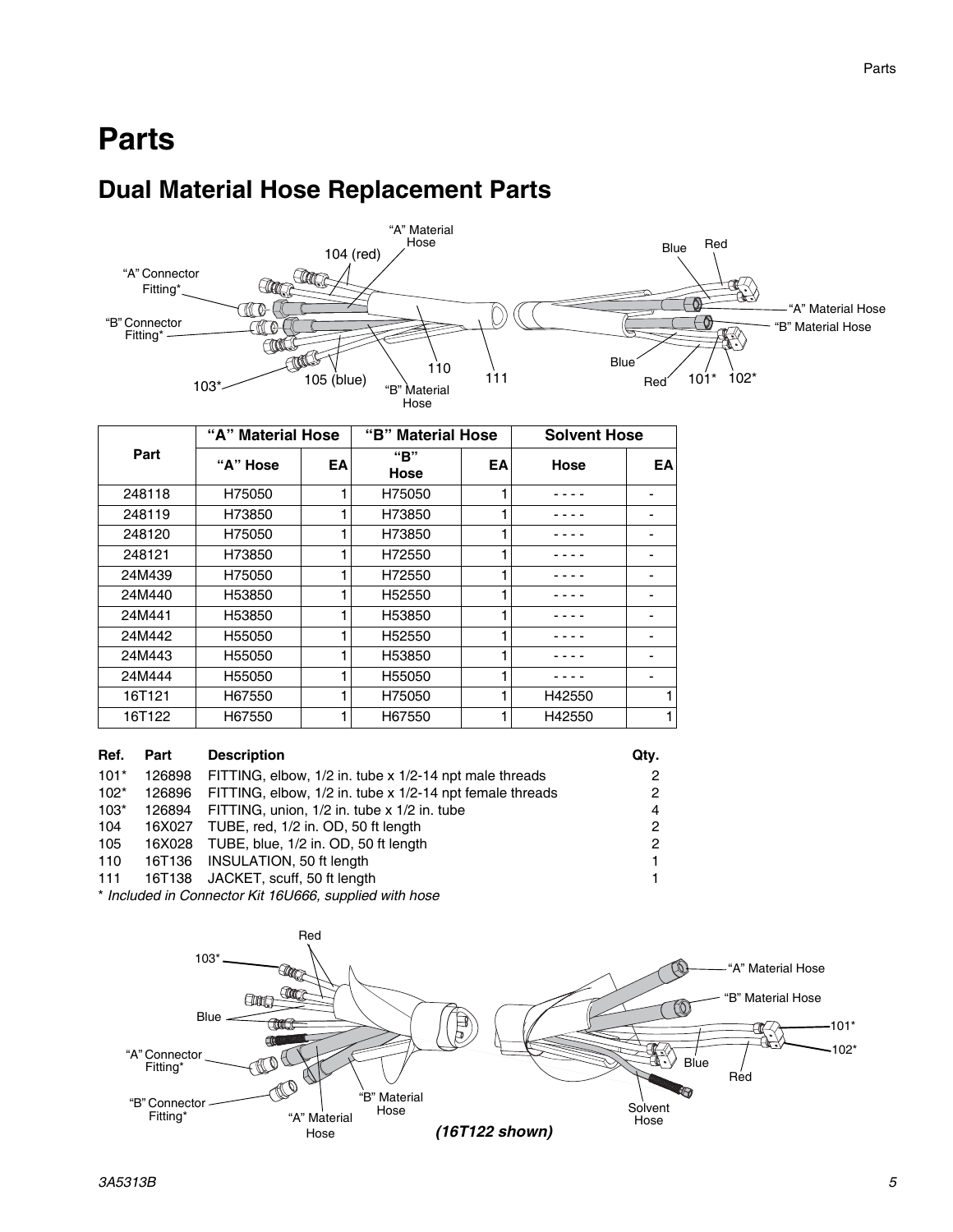#### Material<br>Hose 104 (red)  $\mathbb{M}$  , Harr Connector ⊖റ <u>AO A</u>  $\left(\ \right)$ Fitting FOLS FILLS 110  $\frac{1}{111}$  $101 - 102$ 103 105 (blue)

## <span id="page-5-0"></span>**Single Material Hose Replacement Parts**

| Part   | <b>Mixed Material Hose</b> |    |                          |    |  |  |  |
|--------|----------------------------|----|--------------------------|----|--|--|--|
|        | Hose                       | EA | <b>Connector Fitting</b> | EΑ |  |  |  |
| 245840 | H52550                     | 1  | 156971                   |    |  |  |  |
| 245841 | H72550                     | 1  | 156971                   |    |  |  |  |
| 245842 | H53850                     | 1  | 156849                   |    |  |  |  |
| 245843 | H73850                     | 1  | 156849                   |    |  |  |  |
| 245844 | H55050                     | 1  | 158491                   |    |  |  |  |
| 245845 | H75050                     | 1  | 158491                   |    |  |  |  |

### **Parts List**

| Ref. | Part | <b>Description</b>                                                 |   |
|------|------|--------------------------------------------------------------------|---|
| 101  |      | 126898 FITTING, elbow, 1/2 in. tube x 1/2-14 npt<br>male threads   | 2 |
| 102  |      | 126896 FITTING, elbow, 1/2 in. tube x 1/2-14 npt<br>female threads | 2 |
| 103  |      | 126894 FITTING, union, 1/2 in. tube x 1/2 in. tube                 | 4 |
| 104  |      | 16X027 TUBE, red, 1/2 in. OD, 50 ft length                         | 2 |
| 105  |      | 16X028 TUBE, blue, 1/2 in. OD, 50 ft length                        | 2 |
| 110  |      | 16T136 INSULATION, 50 ft length                                    | 1 |
| 111  |      | 16T138 JACKET, scuff, 50 ft length                                 |   |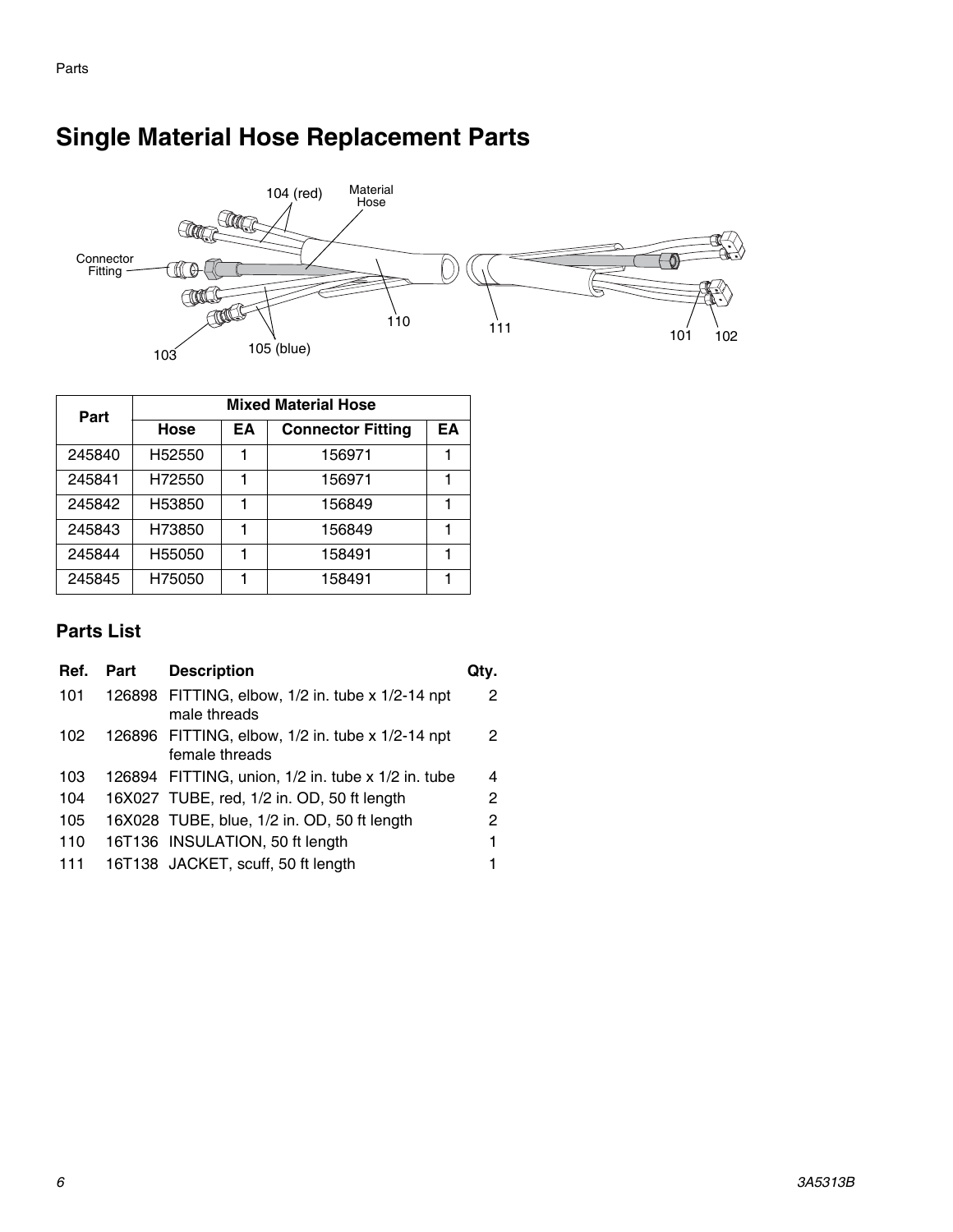# <span id="page-6-0"></span>**Technical Specifications**

| <b>Xtreme-Wrap Water Heated Hose</b>       |                  |                                   |  |  |  |  |
|--------------------------------------------|------------------|-----------------------------------|--|--|--|--|
|                                            | US               | <b>Metric</b>                     |  |  |  |  |
| Maximum Working Pressure                   |                  |                                   |  |  |  |  |
| <b>High Pressure Fluid Hose</b>            |                  | See Heated Hose Assembly, page 3. |  |  |  |  |
| <b>Heated Fluid Circulation Components</b> | 95 psi           | 0.6 MPa, 6.6 bar                  |  |  |  |  |
| Maximum Temperature Rating                 | 180 $^{\circ}$ F | $82^{\circ}$ C                    |  |  |  |  |
| <b>Wetted Parts</b>                        |                  |                                   |  |  |  |  |
| <b>High Pressure Fluid Hose</b>            |                  | Nylon, Zinc-Plated Carbon Steel   |  |  |  |  |
| <b>Heated Fluid Circulation Tubing</b>     |                  | <b>Nylon</b>                      |  |  |  |  |
| <b>Heated Fluid Circulation Fittings</b>   |                  | Brass, Zinc-Plated Carbon Steel   |  |  |  |  |
| Heated Hose Weight (50 ft section)         |                  |                                   |  |  |  |  |
| Dry Weight                                 | 31 lb            | 14.1 kg                           |  |  |  |  |
| Wet Weight                                 | 41 lb            | 18.6 kg                           |  |  |  |  |